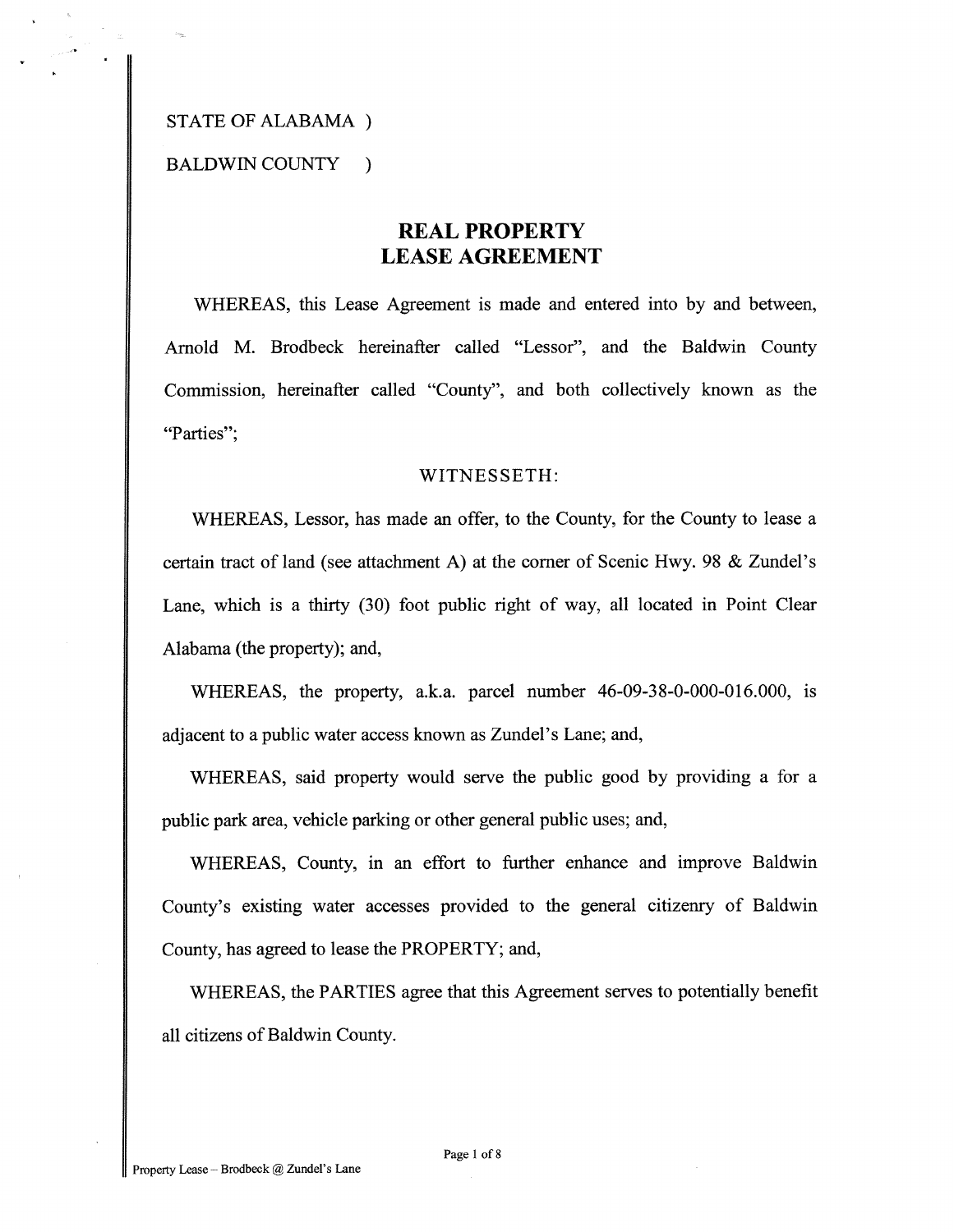NOW, THEREFORE, in consideration of the mutual covenants and agreements herein set forth, Lessor does hereby demise and lease to County, and County does hereby lease from Lessor, the following described property;

> Parcel Number 46-09-38-0-000-016.000: a certain tract of land located at the Northwest corner of the intersection of Zundel's Lane & Scenic Hwy. 98, a thirty (30) foot wide public water access right of way, located in Point Clear Alabama and, being approximately 0.29 acres in size (see attachment A)

FURTHERMORE, the PARTIES do additionally agree on the terms of such Lease as follows:

- 1. Recitals. The above recitals shall be included herein as if fully set forth.
- 2. Commencement Date. This Lease Agreement shall commence on the first full day following the date of the County's signature hereon.
- 3. Duration. The duration of this Lease Agreement shall be twelve  $(12)$  months from the date of the commencement of the Lease as outlined above.
- 4. Compensation. In consideration, the County agrees to pay to the Lessor as follows:
	- A. A sum equal to the amount of ad valorem taxes as assessed on that property by the Baldwin County Revenue Department (which amount is currently assessed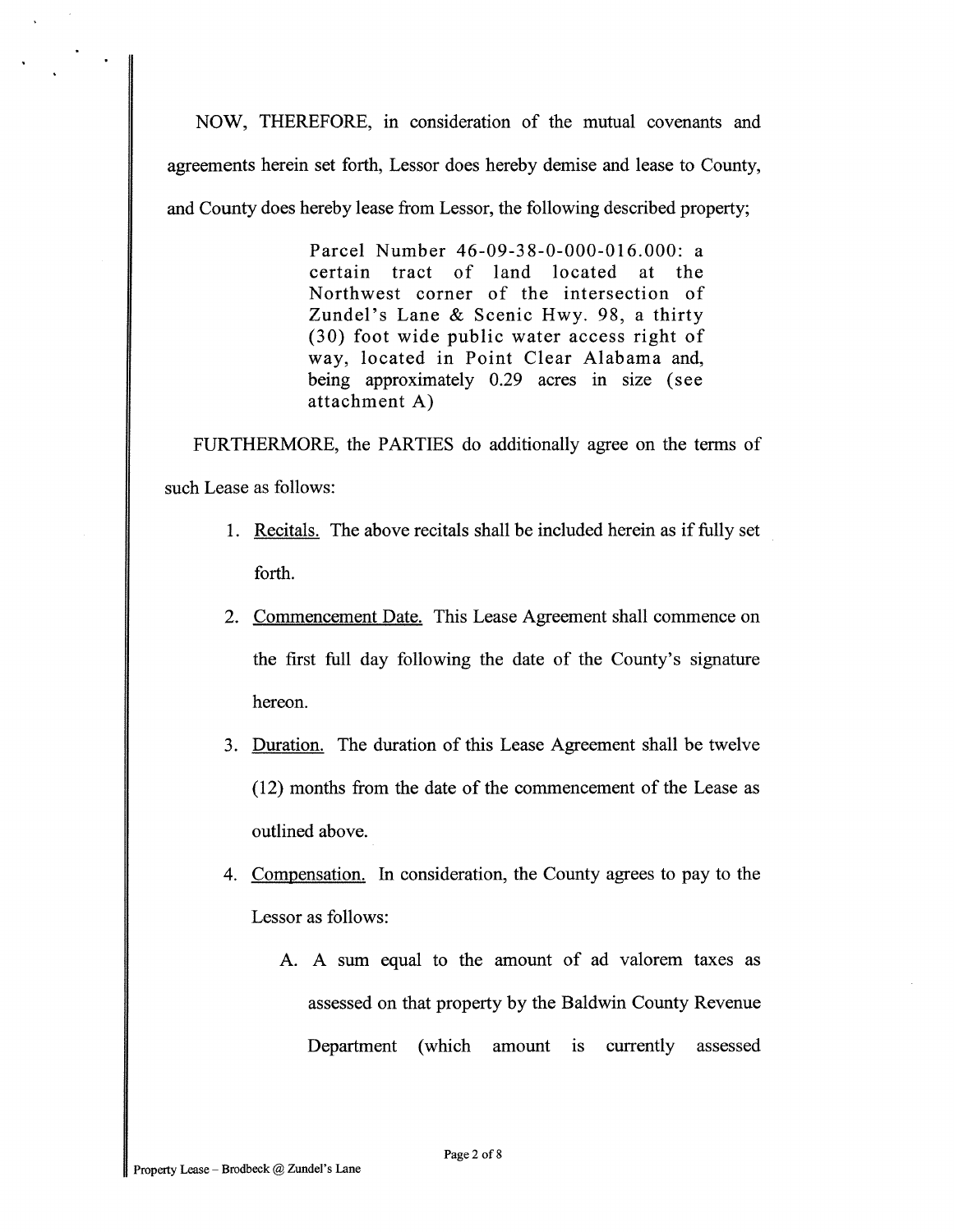approximately \$142.80) in exchange for the unfettered use of said property during that twelve (12) month term.

- 5. Time of Payment. COUNTY shall make timely payments, at the beginning of the lease term, to LESSOR of the full lease amount for the duration of this Agreement including periods of renewal. Said payments during any subsequent periods of renewal shall be made in full on or about the anniversary date of this Lease.
- 6. Payee. All Lease payments shall be made payable to: "A.M. Brodbeck, Jr." at the following address: 18280 S. Section St., Fairhope, AL 36532, unless otherwise requested in writing.
- 7. Liability. LESSOR shall not be responsible or liable for any work performed by the COUNTY, its agents, servants or employees during the term of the said Lease. Also, the LESSOR shall not be responsible or liable to any person, invitee or otherwise for any accident or injury incurred by reason of the LESSOR'S actions on said property. The COUNTY hereby holds the LESSOR harmless from liability for any property damage and/or personal injury which may occur at any time upon the leased premises and as a resulting from the activities of the COUNTY on the leased premises. Notwithstanding the above, nothing herein shall cause the County to be liable for unknown latent, or otherwise unforeseen property defects existing at the time of execution.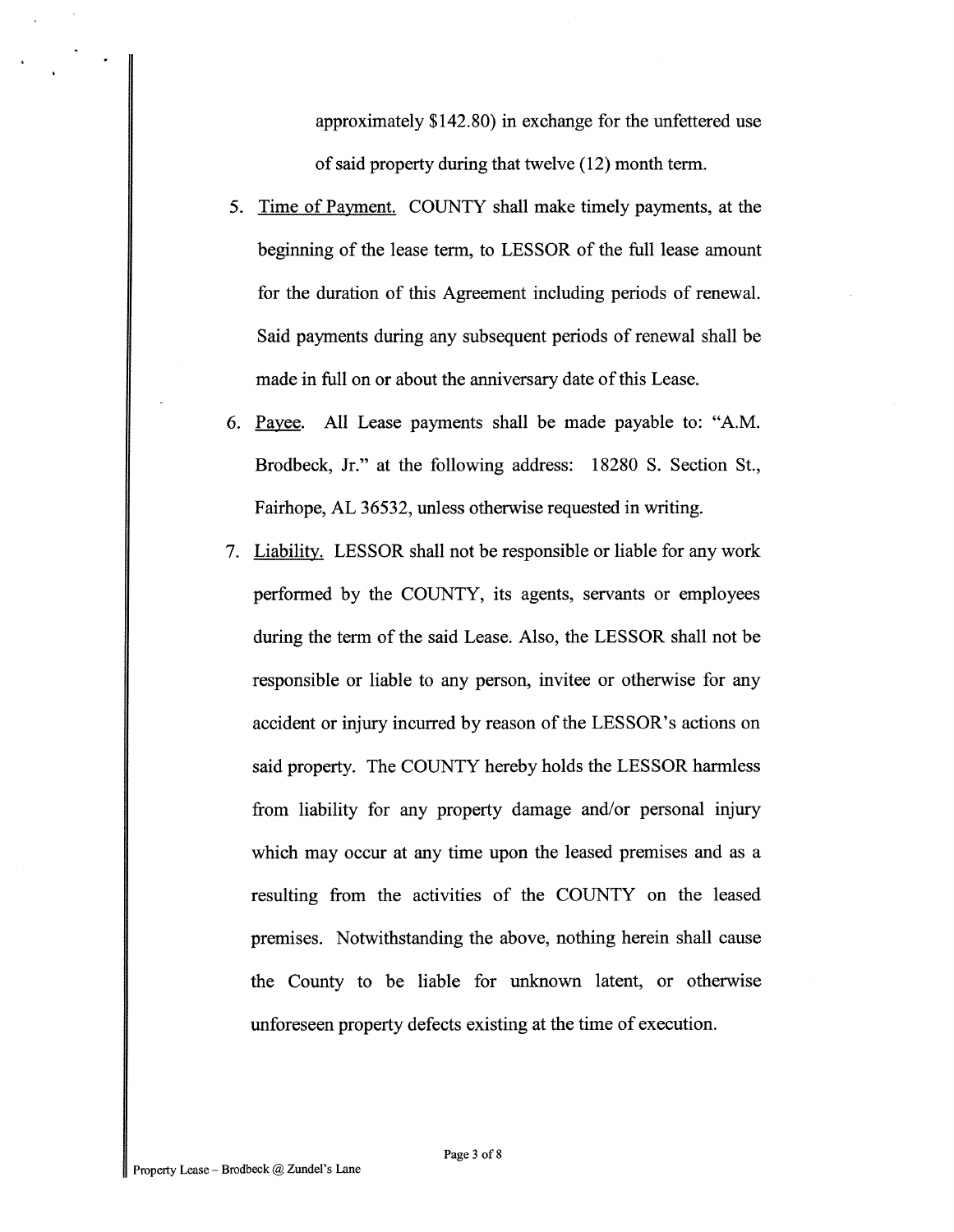- 8. Duty to Care. COUNTY agrees to operate the leased premises with reasonable care and not to permit unreasonable waste of the said property nor destroy or remove, without the consent of the owner, any current improvements on said property; if any. The COUNTY agrees to ensure the proper care and maintenance of the subject property, and shall return the said property to the LESSOR in as good, if not better, condition as found upon the beginning of this Lease. In caring for such property, the COUNTY shall have the right to make such reasonable improvements as it deems necessary. Notwithstanding the above, nothing herein shall cause the County to be liable for unknown latent or otherwise unforeseen property defects existing at the time of execution.
- 9. Lessor's Right to Enter. LESSOR, or its authorized representatives, shall have the right, at any reasonable time, to enter on the premises for any reasonable purpose to include but not limited to making any inspections, major repairs, alterations or improvements.
- 10. Agency Prohibited. This Lease shall not give rise to the creation of an agency relationship or a partnership relation between the parties hereto, and none of the parties shall have the authority to bind the others without written consent. Any creation of an agency is considered void.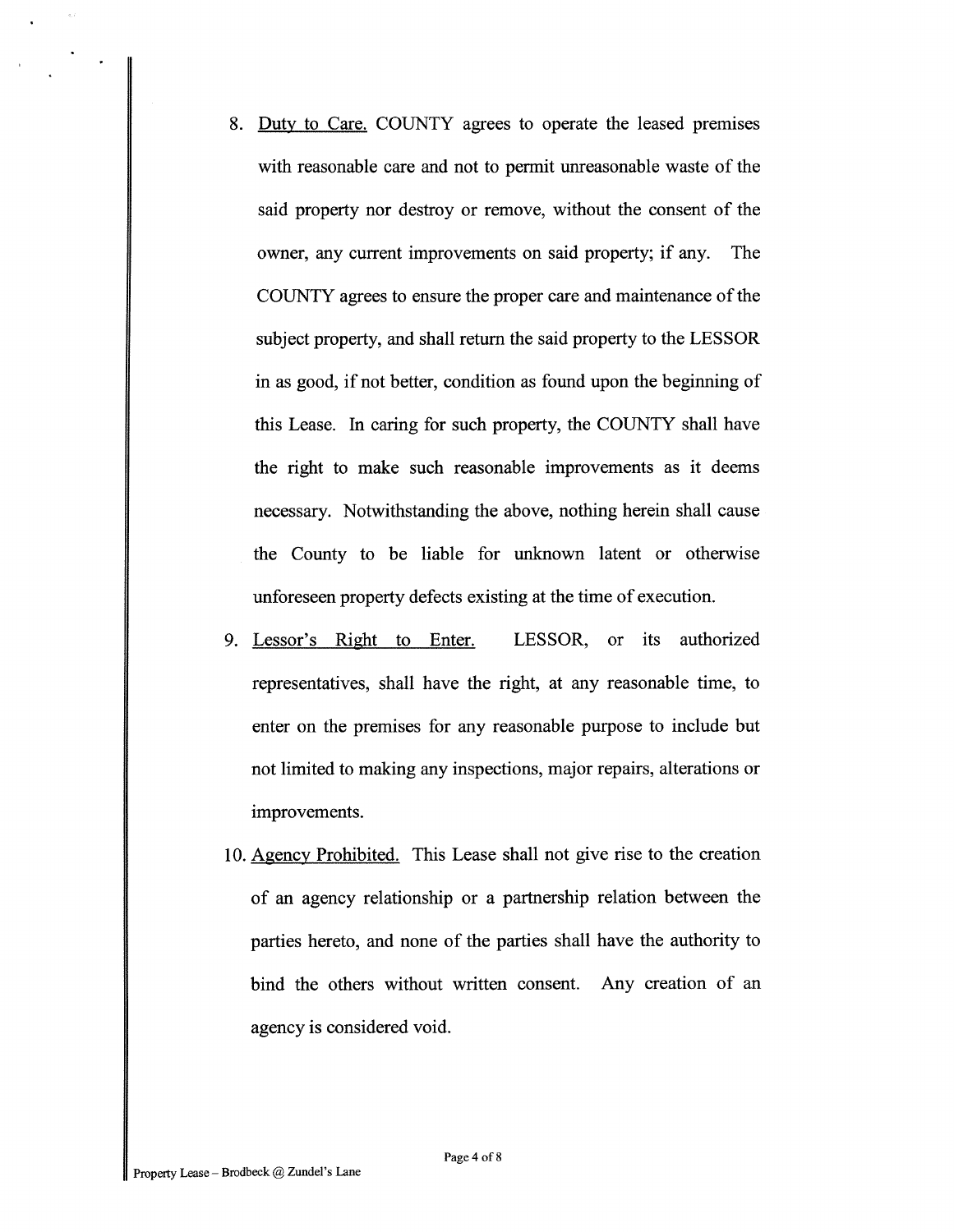- 11. No Assignment. The COUNTY may not assign this Lease or sublease or encumber any portion of the premises leased hereunder without the prior written consent of the LESSOR. Any attempt at assignment, sublease or other transfer, in violation of the provisions of this Lease, shall be void.
- 12. Binding Effect. This Lease shall be binding on the LESSOR, LESSOR'S successors and assigns, if any.
- 13. Taxes. LESSOR agrees to pay all taxes levied and assessed against the premises.
- 14. County's Default. If COUNTY fails to carry out any provision of this Lease, LESSOR shall have the right to terminate the Lease on thirty (30) days written notice. LESSOR shall have the right to proceed by all legal means to obtain possession of the leased premises. COUNTY agrees that if LESSOR employs an attorney to represent it in order to obtain possession of the leased premises, and the County is deemed to be at fault that it will pay a reasonable attorney's fee and court costs in connection therewith to include but not limited to fees and costs associated with COUNTY'S failure to surrender properly, quietly and peaceably.
- 15. Automatic Renewal. In the event that neither Party causes this Lease to be terminated, according to the provisions herein and before the annual expiration date, then the Lease of said premises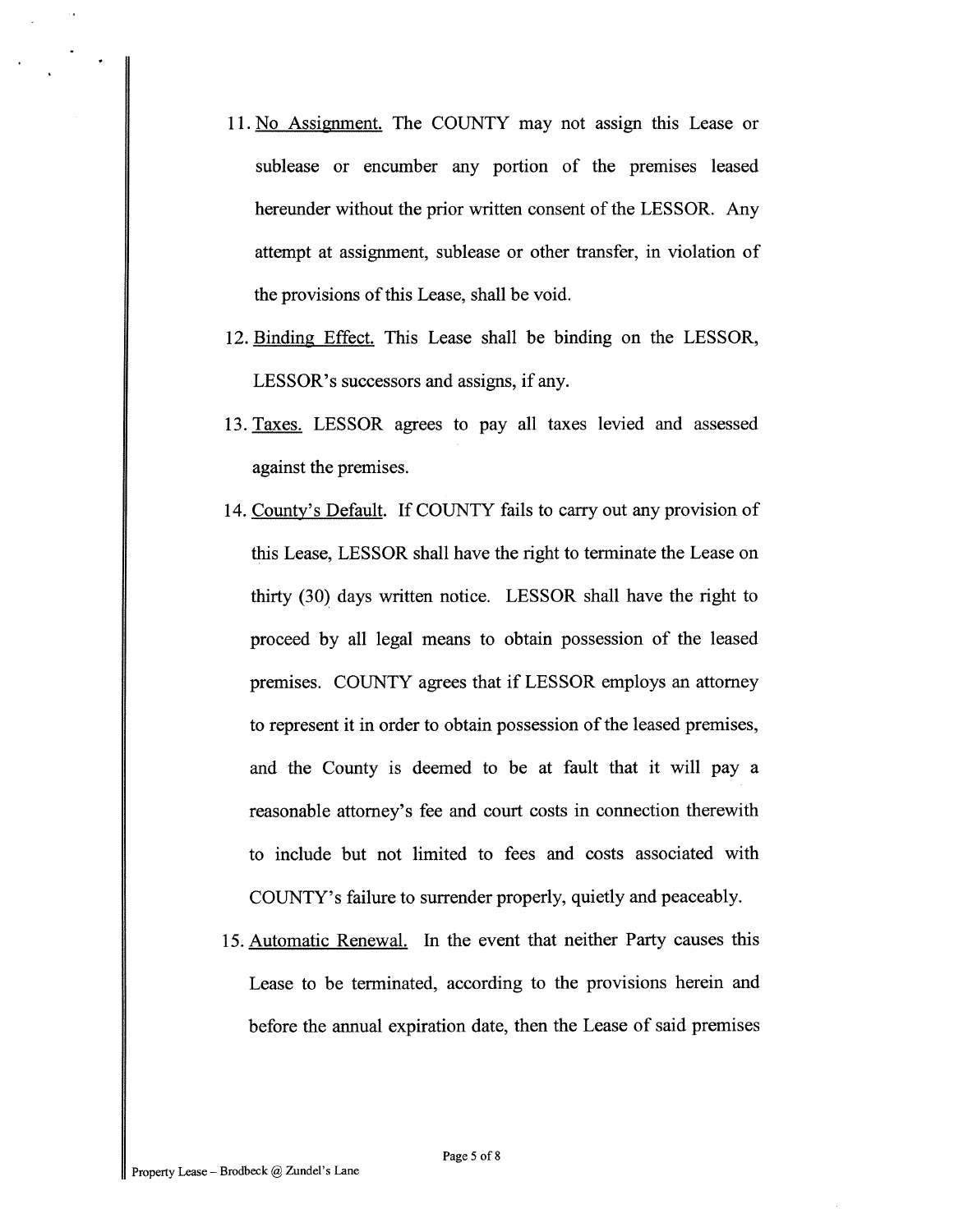shall automatically be renewed for another twelve (12) months under the same terms and conditions.

- 16. Changes in the Terms. In the event that the LESSOR decides to extend or renew this Lease with COUNTY with additional or different terms, then the Parties shall cause either an addendum or an entirely new Lease to be executed outlining the terms and conditions therein.
- 17. Entire Understanding. This Lease shall constitute the entire understanding of the parties hereto with respect to the subject matter hereof, and no amendment, modification, or alteration of the terms hereof shall be binding unless the same be in writing, dated subsequent to the date hereof, and duly executed by the parties hereto.
- 18. Force Maieure. Neither LESSOR nor COUNTY shall be required to perform any terms, conditions, or covenants of this Lease so long as performance is delayed or prevented by acts of God, drought, floods, material or labor restrictions by any governmental authority and any other cause not reasonably within the control of either party, and which, by the exercise of due diligence, LESSOR or COUNTY is unable, wholly or in part, to prevent or overcome.
- 19. Compliance with the Law. COUNTY agrees to utilize the Leased premises in hll compliance with all applicable Federal and State laws and regulations. If any provision herein is deemed to be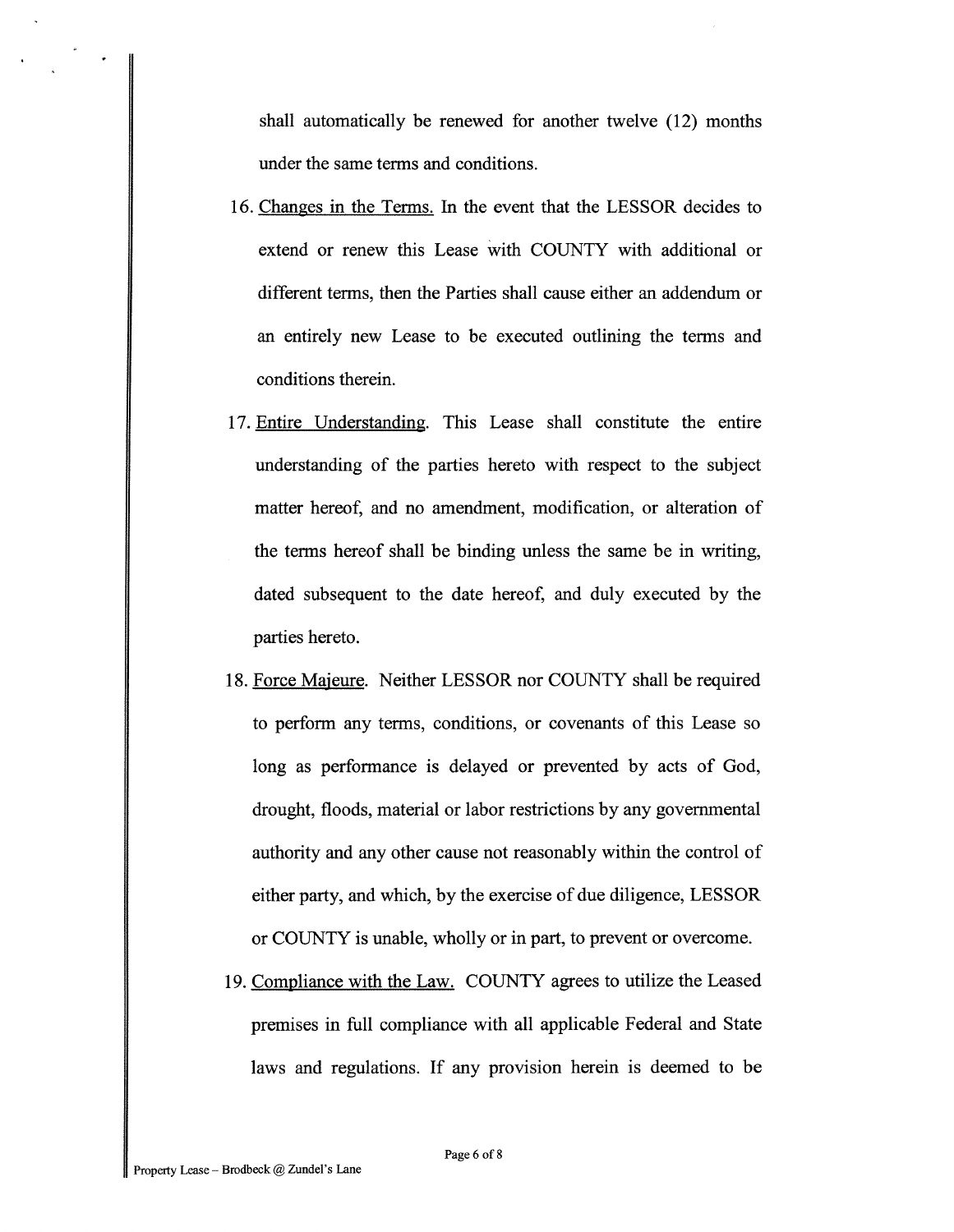unlawful or otherwise a violation of Federal, State, or local regulation, the same shall not act to effect the remainder of this Agreement and the remaining portions of this Lease Agreement shall remain in full force and effect.

- 20. Failure to Act. The failure of the LESSOR to insist upon the strict performance of any of the terms, covenants, agreements and conditions of this Lease shall not constitute or be construed as a waiver or relinquishment of the right of the LESSOR to thereafter enforce any such term, covenant, agreement, or condition, but the same shall continue in full force and effect.
- 2 1. Material Breach. Notwithstanding any provision stated within this Lease, should the Lessee ever cause Zundel's Lane bordering the subject property ever be closed to, or otherwise shut off from, normal vehicular access/travel, then such action shall be considered a material breach of the terms of the Lease. At such time, the LESSOR shall have the right to terminate the Lease along with all rights and privileges of the Lessee concerning the subject property.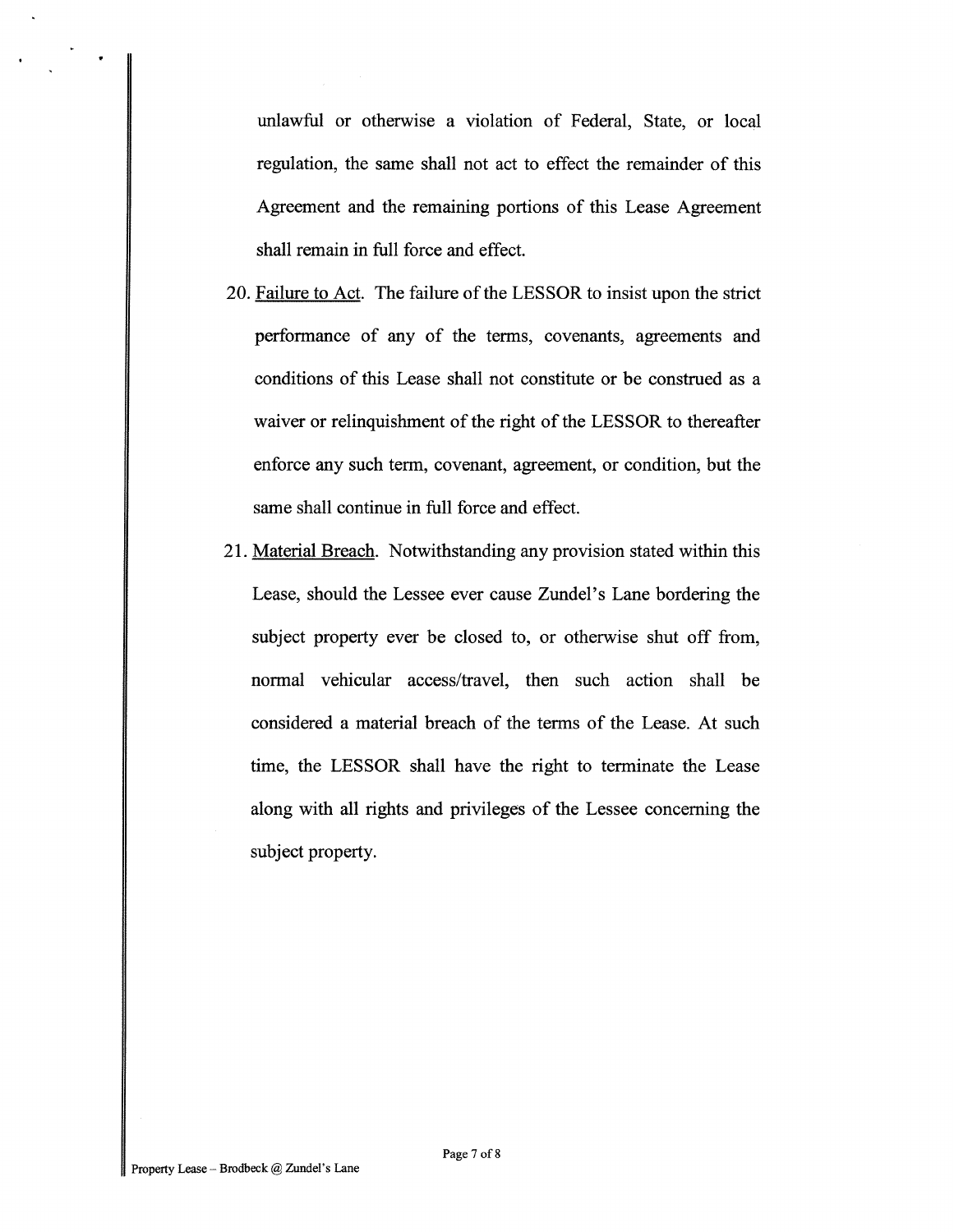IN WITNESS WHEREOF, the undersigned LESSOR and COUNTY have hereunto signed and sealed this instrument as of the last date of COUNTY'S execution as written herein.

# **LESSOR**

 $\mathrm{BY} \mathscr{C}$ Date

Arnold M. Brodbeck

STATE OF ALABAMA (1)

COUNTY OF BALDWIN

I, the undersigned authority, a Notary Public, in and for said County, in said State, hereby certify that Arnold M. Brodbeck, whose name is signed to the foregoing instrument and who is known to me, acknowledged before me on this date that he executed the same individually and voluntarily with full knowledge of its contents.

Given under my hand and seal this theday of

 $\lambda$ 

Notary Public My Commission Expires Y PUBLIC STATE OF ALABASIA AT LARGE MY COMMISSION EXPIRES: July 16, 2006 **MY COMMISSION EARNED, BUT TO REFERS** 

**COUNTY** 

BY:

David Ed Bishop Date As Chairman Baldwin County Commission

TEST:  $\mathbf{A}'$  $1 - 25$ B¥∴

Locke W. Williams Date As Clerk/Treasurer

Address of: 312 Courthouse Square COUNTY:

LESSOR: 18280 S. Section St. Bay Minette, Alabama 36507 Fairhope, AL 36532